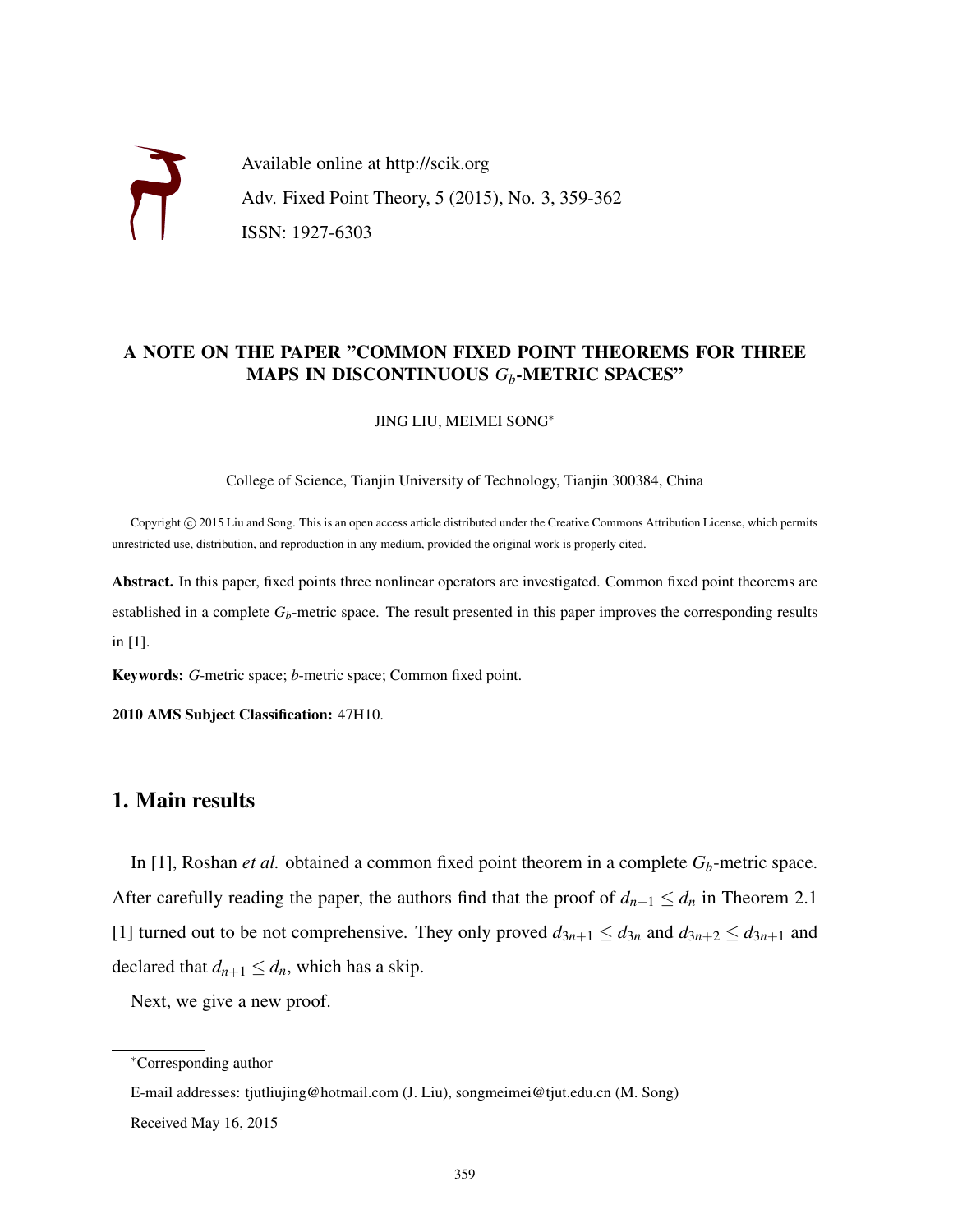**Theorem 1.1** Let  $(X, G)$  be a complete  $G_b$ -metric space. Let *A*, *B*, *C*:  $X \rightarrow X$  be mappings which satisfy the following condition:

$$
\psi(2s^4G(Ax, By, Cz)) \le \psi(M(x, y, z)) - \varphi(M(x, y, z)) \tag{1.1}
$$

for all  $x, y, z \in X$ , where  $\psi$ ,  $\varphi$ :  $[0, \infty) \to [0, \infty)$  are two mappings such that  $\psi$  is continuous nondecreasing,  $\varphi$  is a lower semi-continuous function with  $\psi(t) = \varphi(t) = 0$  if and only if  $t = 0$ and

$$
M(x, y, z) = \max\{G(x, y, z), G(x, Ax, By), G(y, By, Cz), G(z, Cz, Ax)\}.
$$

Then, either one of *A*, *B*, and*C* has a fixed point, or, the maps *A*, *B* and*C* have a unique common fixed point.

**Proof.** Choose  $x_0 \in X$ . Define the sequence  $\{x_n\}$  as  $x_{3n+1} = Ax_{3n}$ ,  $x_{3n+2} = Bx_{3n+1}$  and  $x_{3n+3} =$ *Cx*<sub>3*n*+2</sub> for all  $n = 0, 1, 2, \ldots$  If  $x_{3n} = x_{3n+1}$ , then  $x_{3n}$  is a fixed point of *A*. If  $x_{3n+1} = x_{3n+2}$ , then  $x_{3n+1}$  is a fixed point of *B*. If  $x_{3n+2} = x_{3n+3}$ , then  $x_{3n+2}$  is a fixed point of *C*. Now, assume that  $x_n \neq x_{n+1}$  for all *n*. Let  $d_n = G(x_n, x_{n+1}, x_{n+2})$ , we obtain from (1.1) that

$$
\begin{array}{lcl} \psi(d_{3n+1}) & \leq & \psi(2s^4d_{3n+1}) = \psi(2s^4G(x_{3n+1},x_{3n+2},x_{3n+3})) \\ \\ & = & \psi(2s^4G(Ax_{3n},Bx_{3n+1},Cx_{3n+2})) \\ \\ & \leq & \psi(M(x_{3n},x_{3n+1},x_{3n+2})) - \varphi(M(x_{3n},x_{3n+1},x_{3n+2})), \end{array}
$$

where

$$
M(x_{3n}, x_{3n+1}, x_{3n+2}) = \max \{ G(x_{3n}, x_{3n+1}, x_{3n+2}), G(x_{3n}, Ax_{3n}, Bx_{3n+1}),
$$
  

$$
G(x_{3n+1}, Bx_{3n+1}, Cx_{3n+2}), G(x_{3n+2}, Cx_{3n+2}, Ax_{3n}) \}
$$
  

$$
= \max \{ G(x_{3n}, x_{3n+1}, x_{3n+2}), G(x_{3n}, x_{3n+1}, x_{3n+2}),
$$
  

$$
G(x_{3n+1}, x_{3n+2}, x_{3n+3}), G(x_{3n+2}, x_{3n+3}, x_{3n+1}) \}
$$
  

$$
= \max \{ d_{3n}, d_{3n}, d_{3n+1}, d_{3n+1} \}
$$
  

$$
= \max \{ d_{3n}, d_{3n+1} \}.
$$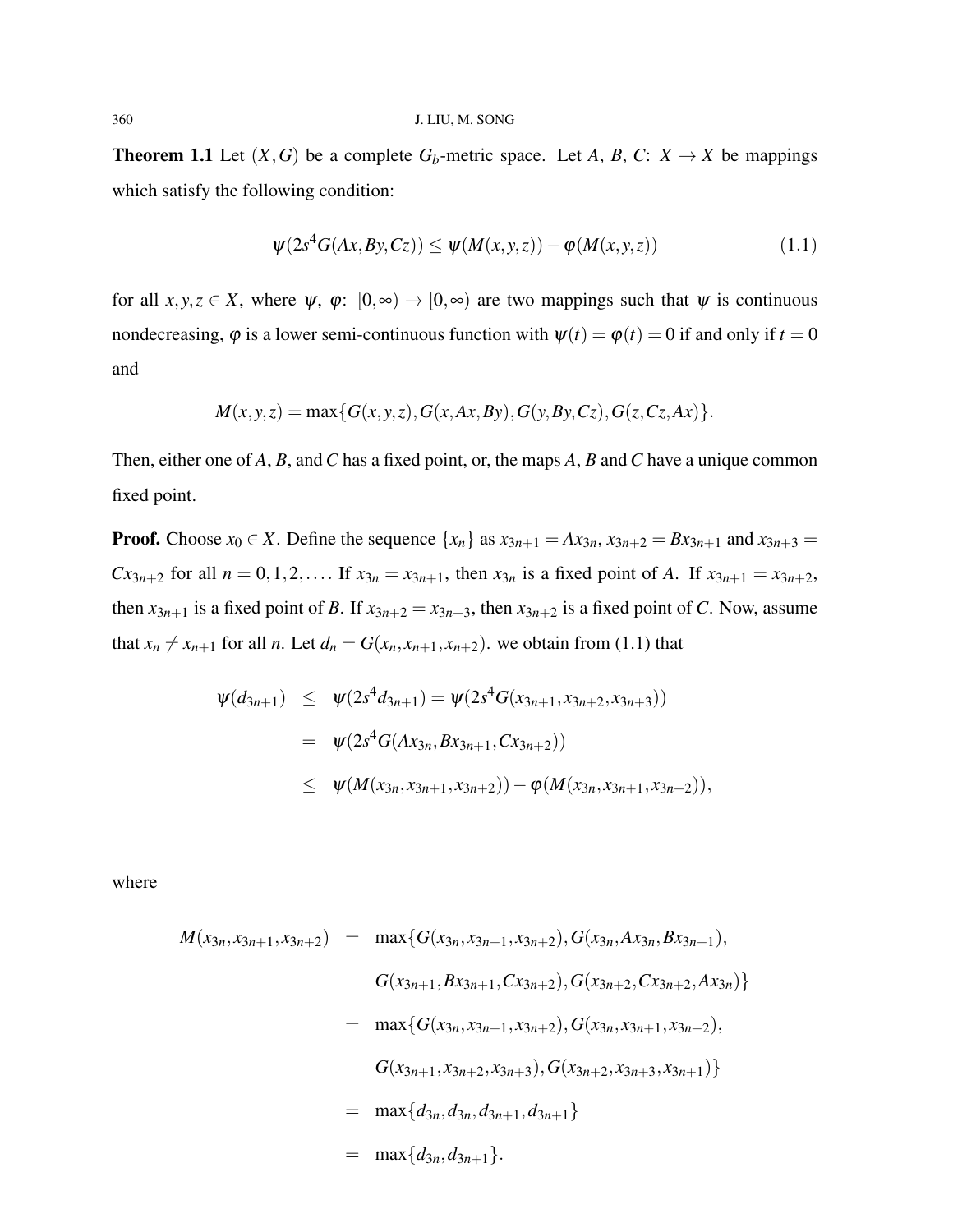#### $A$  NOTE 361

We prove that  $d_{3n+1} \leq d_{3n}$  for each  $n \in \mathbb{N}$ . If  $d_{3n+1} > d_{3n}$  for some  $n \in \mathbb{N}$ , then we have  $\psi(d_{3n+1}) \leq \psi(d_{3n+1}) - \phi(d_{3n+1})$ , which implies that  $d_{3n+1} = 0$ , a contradiction to  $d_{3n+1} > 0$ . Also, we have

$$
\begin{array}{lcl} \psi(d_{3n+2}) & \leq & \psi(2s^4d_{3n+2}) = \psi(2s^4G(x_{3n+2},x_{3n+3},x_{3n+4})) \\ \\ & = & \psi(2s^4G(Bx_{3n+1},Cx_{3n+2},Ax_{3n+3})) \\ \\ & = & \psi(2s^4G(Ax_{3n+3},Bx_{3n+1},Cx_{3n+2})) \\ \\ & \leq & \psi(M(x_{3n+3},x_{3n+1},x_{3n+2})) - \varphi(M(x_{3n+3},x_{3n+1},x_{3n+2})), \end{array}
$$

where

$$
M(x_{3n+3}, x_{3n+1}, x_{3n+2}) = \max \{ G(x_{3n+3}, x_{3n+1}, x_{3n+2}), G(x_{3n+3}, Ax_{3n+3}, Bx_{3n+1}),
$$
  

$$
G(x_{3n+1}, Bx_{3n+1}, Cx_{3n+2}), G(x_{3n+2}, Cx_{3n+2}, Ax_{3n+3}) \}
$$
  

$$
= \max \{ G(x_{3n+3}, x_{3n+1}, x_{3n+2}), G(x_{3n+3}, x_{3n+4}, x_{3n+2}),
$$
  

$$
G(x_{3n+1}, x_{3n+2}, x_{3n+3}), G(x_{3n+2}, x_{3n+3}, x_{3n+4}) \}
$$
  

$$
= \max \{ d_{3n+1}, d_{3n+2}, d_{3n+1}, d_{3n+2} \}
$$
  

$$
= \max \{ d_{3n+1}, d_{3n+2} \}.
$$

Similarly, if  $d_{3n+2} > d_{3n+1}$  for some  $n \in \mathbb{N}$ , then we have  $\psi(d_{3n+2}) \leq \psi(d_{3n+2}) - \phi(d_{3n+2})$ , which implies that  $d_{3n+2} = 0$ , a contradiction to  $d_{3n+2} > 0$ . Also, we have

$$
\begin{array}{lcl}\n\psi(d_{3n+3}) & \leq & \psi(2s^4d_{3n+3}) = \psi(2s^4G(x_{3n+3}, x_{3n+4}, x_{3n+5})) \\
& = & \psi(2s^4G(Cx_{3n+2}, Ax_{3n+3}, Bx_{3n+4})) \\
& = & \psi(2s^4G(Ax_{3n+3}, Bx_{3n+4}, Cx_{3n+2})) \\
& \leq & \psi(M(x_{3n+3}, x_{3n+4}, x_{3n+2})) - \varphi(M(x_{3n+3}, x_{3n+4}, x_{3n+2})),\n\end{array}
$$